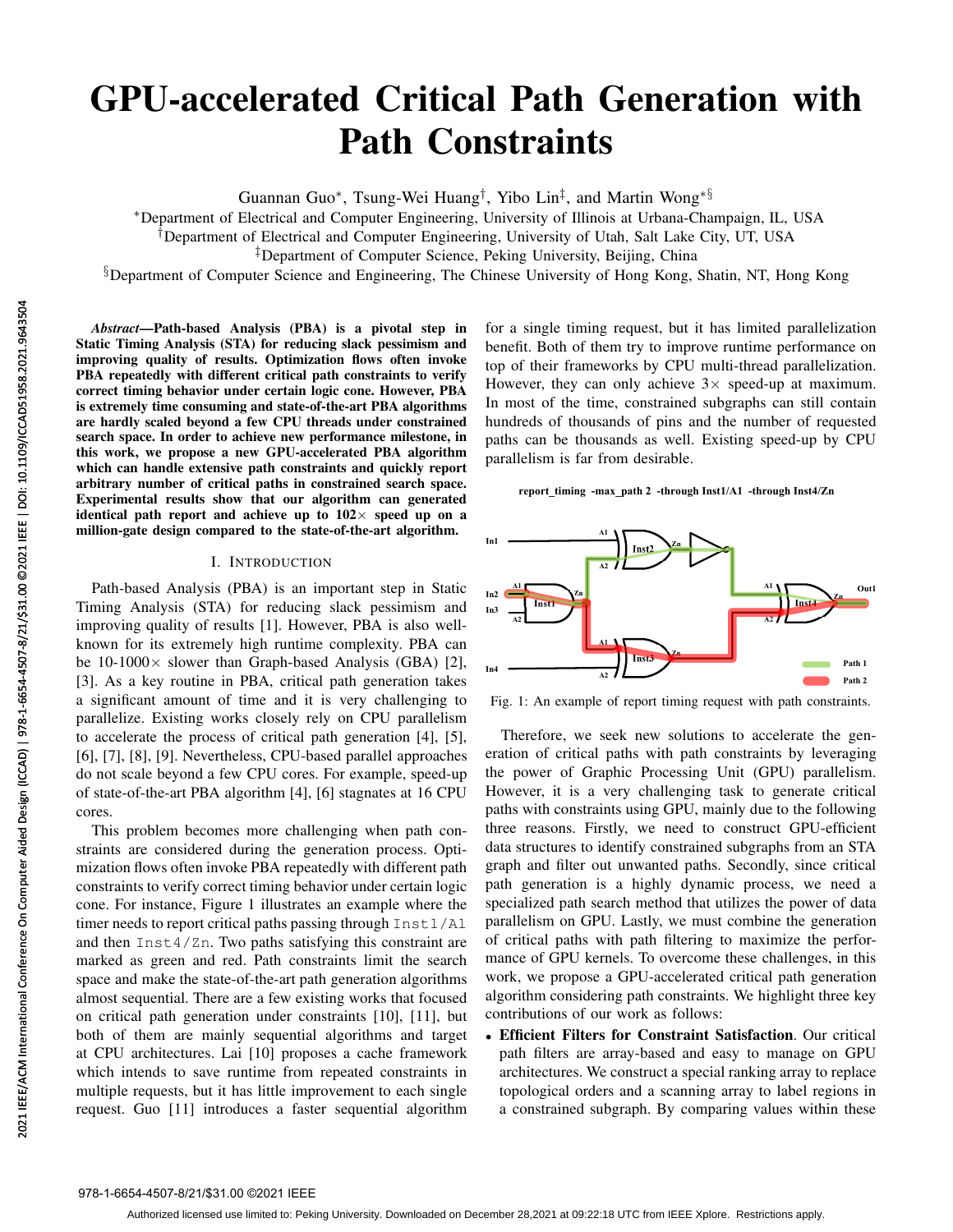two arrays, we can quickly identify if critical path candidates satisfy the constraints.

- Data-oriented Path Verification and Generation. We design our critical path searching and filtering for high data throughput. Multiple GPU threads can update different memory locations simultaneously in our filtering arrays construction. During the path search phase, we dispatch GPU threads to explore new path candidates and verify if each new path candidate passes values comparison in our filter at the same time.
- High Scalability on Large Constrained Subgraphs. Our path search strategy enables thousands of GPU threads to search for candidate critical paths simultaneously. Since path constraints are translated into array-based filters, all active GPU threads will participate in searching and filtering by referring to different memory locations of the arrays. It has high parallelization benefit especially for large constrained subgraphs.

We evaluate our algorithms on real designs generated by an industrial standard timer [12]. We randomly select common pin sequences in full timing report as path constraints so that we can test on various constrained subgraphs. Our algorithm can generate critical paths that fully satisfy path constraints. Furthermore, path traces in our timing report exactly match the report generated by the state-of-the-art algorithm [4], [11]. Compared with the baseline, we achieve up to  $102 \times$ speed-up on a large design of 1.6 million gates. We also provide an SYCL implementation of our algorithm to study the advantage of single-source heterogeneous parallelism and performance portability. By running our algorithm on CPU with the same source code in SYCL, we can still achieve  $2.59\times$  overall speed-up over the baseline on benchmarks with large constrained subgraphs.

## II. PATH-BASED TIMING ANALYSIS

PBA is a pivotal step in STA [1]. In STA, we abstract the design circuit as a *Directed Acyclic Graph* (DAG)  $G = \{V, E\}$ . Each pin in the circuit is modeled as a vertex in the STA graph. A pin-to-pin connection is modeled as an edge. Edge directions are oriented so that the STA graph flows from inputs to outputs. We use an ordered sequence of vertices or edges to represent a path. In STA, we measure the amount of timing violation by taking the difference between signal arrival time and signal required arrival time. This amount of timing violation is often denoted as *slack*. If slack is negative, STA has to report the path causing the violation as a critical path. GBA often happens before PBA to propagate timing information across the STA graph, including slew, delay, arrival time, and required arrival time. Critical paths can be identified in the phase of GBA. However, since GBA assumes worst-cast scenarios during timing updates, PBA is needed to reduce pessimism with path-specific updates such as common path pessimism removal (CPPR) and advanced on-chip variation (AOCV). Therefore, the generation of critical paths is a very important routine in PBA. Since the number of paths can

be exponential to the graph size, the critical path generation process can take an extremely long time. Additionally, path constraints also complicate the generation process.

## III. CRITICAL PATH CONSTRAINTS

Critical path constraints define the rules that each path has to follow. These rules can be categorized into the following types:

- -max\_path: The timer reports an arbitrary number of critical paths. The number is specified by this parameter. We often denote this number as  $k$  as well. Different from previous work that only tests on  $k < 32$  [10], [11], we aim at better performance for a larger number of critical paths.
- **-from**: This parameter specifies the path starting point. It can be combined with an optional transition (rise or fall) , if a transition starting from this pin is required.
- through: Each occurrence of this parameter specifies a pin that the critical path must pass through. A sequence of these parameters means the critical path must pass through these pins in sequence. Figure 1 gives an example usage.
- -to: This parameter specifies critical path endpoint. A optional transition can also be specified.

These are the most important types of constraints that define the constrained subgraph. There are other constraints like -split, which requires an analysis mode (min or max).

## IV. PROPOSED ALGORITHM

Figure 2 shows an overview of our critical path generation algorithm considering path constraints. The majority of the steps are executed on GPU. We use CPU for algorithm flow control and result collection. Our algorithm begins with global ranking, where each vertex is assigned with a rank value based on the vertex's connectivity. Then we use the rank values and sequence in path constraints to scan the STA graph. The constrained subgraph is labeled and used for later steps. We leverage the implicit critical path representation [4] in our path search strategy. We construct a suffix sub-forest that contains all path suffix information in the constrained subgraph. Then we explore critical path candidates by alternating path prefix and save the prefix information in a prefix sub-forest. Details and explanations of each step are given in the subsequent sections.

## *A. STA Graph Structure on GPU*

As the first step to generate critical paths on GPU, we need efficient data structures to represent the STA graph. We take the collection of all fan-in or incoming edges of each vertex and denote it as graph  $G^- = \{V, E^-\}$ . Similarly, we take the collection of all fan-out or outgoing edges of each vertex and denote it as graph  $G^+ = \{V, E^+\}$ . The graph representations  $G^-$  and  $G^+$  are saved on GPU in the Compressed Sparse Row (CSR) format. CSR is one of the most common graph formats used in GPU applications [13]. CSR requires three 1D arrays to represent a weighted directed graph. The format includes a vertex array for row offsets, an edge array for column values,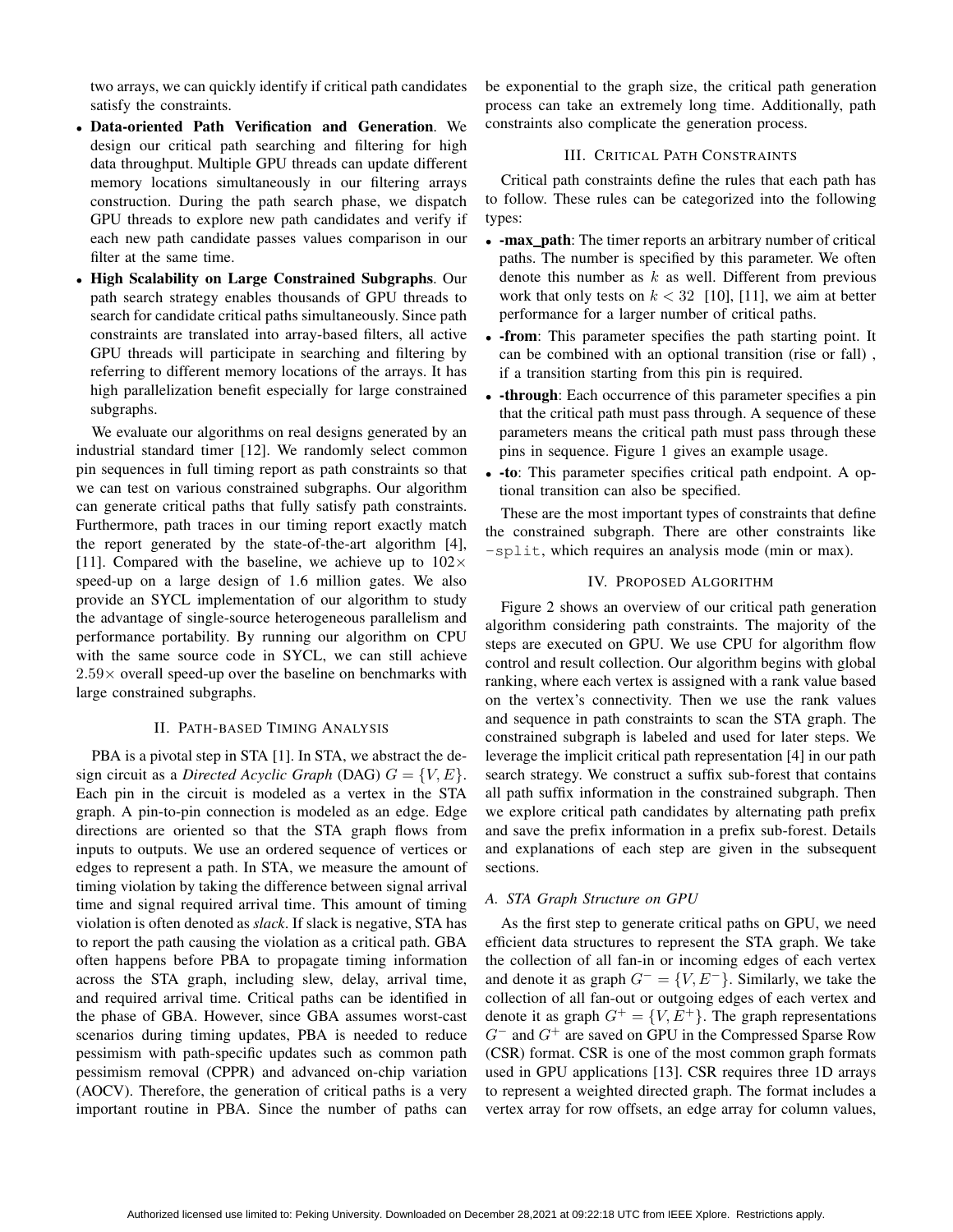

Fig. 2: Overview of our GPU-accelerated critical path generation algorithm with path constraints.

and a weight array for weights of all edges. This array-based designs make CSR very memory-efficient. An STA graph with vertex number  $N$  and edge number  $M$  can be represented in CSR with memory complexity  $N + 2M$ .

# *B. GPU-Accelerated Ranking*

To quickly verify connectivity between two vertices, we propose a global ranking strategy to replace topological sort. The rank value represents the maximum number of edges to the graph endpoints. Therefore, multiple vertices can share the same rank values. This ranking strategy preserves the property of topological orders. For any edge  $e_{u\to v} \in E$ ,  $rank(u) > rank(v)$ . Figure 3 shows an example of how we rank vertices in Figure 3a and obtain rank values in Figure 3b.

All endpoints, H, I, and J, in the STA graph, are initialized with rank value 0. Then rank values are propagated from endpoints to startpoints. We notice that vertex F is adjacent to the endpoint I, but  $rank(F)$  is 2 because it has a longer path  $F \to E \to H$ . Compared to topological orders, the advantage of our method is less synchronization. We do not need to assign unique order value to each vertex. All GPU threads can freely propagate their rank values to corresponding neighbor pins.

Our rank propagation kernel is shown in Algorithm 1. We launch a 2D kernel where each thread in the  $x$  axis corresponds to a pin (line 1) and each thread in the  $y$  axis corresponds to a rise or fall transition. We choose this kernel configuration because each pin is mapped to two vertices in an STA graph, representing the same pin under two transitions. In our memory layout, these two vertices are saved in adjacent memory locations (line 3). For all the GPU threads that have received a rank update (line 7), we propagate their rank values plus one to their neighbors (line 15 and 16). All the neighbor received new rank values validate the update by comparing with their old ranks. We see that all threads are writing into multiple memory locations and the only synchronization



Fig. 3: Global ranking on GPU.

| Algorithm 1: Propagate Rank Kernel |  |  |  |  |
|------------------------------------|--|--|--|--|
|------------------------------------|--|--|--|--|

**Input** :  $G^{-}$  in CSR format, N as #vertices, M as #edges, vertices[N], edges[M], weights[M] **Input** : Previous rank values, ranks $[N/2]$ **Input** : Rank cache, rankCache $[N/2]$ Input : Array indicating vertices with updated ranks, rankUpdated $[N/2]$ **Result:** Rank values array, ranks $[N/2]$ 1 pinId  $\leftarrow$  blockIdx.x  $*$  blockDim.x + threadIdx.x; 2 riseFall  $\leftarrow$  threadIdx.y; 3 tid  $\leftarrow$  2\*pinId + riseFall; 4 if  $tid \geq N$  then <sup>5</sup> return; <sup>6</sup> end <sup>7</sup> if *rankUpdated[pinId]* is false then <sup>8</sup> return; <sup>9</sup> end <sup>10</sup> rankUpdated[pinId] ← false; 11 edgeStart  $\leftarrow$  vertices[tid]; 12 edgeEnd  $\leftarrow$  (tid == N-1) ? M : vertices[tid+1]; <sup>13</sup> for *eid* ← *edgeStart to edgeEnd* do 14 neighborPin  $\leftarrow$  edges[eid]/2 ; 15 newRank  $\leftarrow$  ranks[pinId] + 1; 16 **atomicMax** (&rankCache[neighborPin], newRank); <sup>17</sup> end <sup>18</sup> return;

happens in the atomic operation (line 16). Atomic operations are distributed over different memory locations so we can expect less thread contention compared to topological sort. Since multi-threading topological sort requires sychronization over a single counter, it introduces a higher overhead.

## *C. Constrained Subgraph Scanning*

At this step, we use GPU kernels to scan and label the subgraph defined by path constraints. Moreover, based on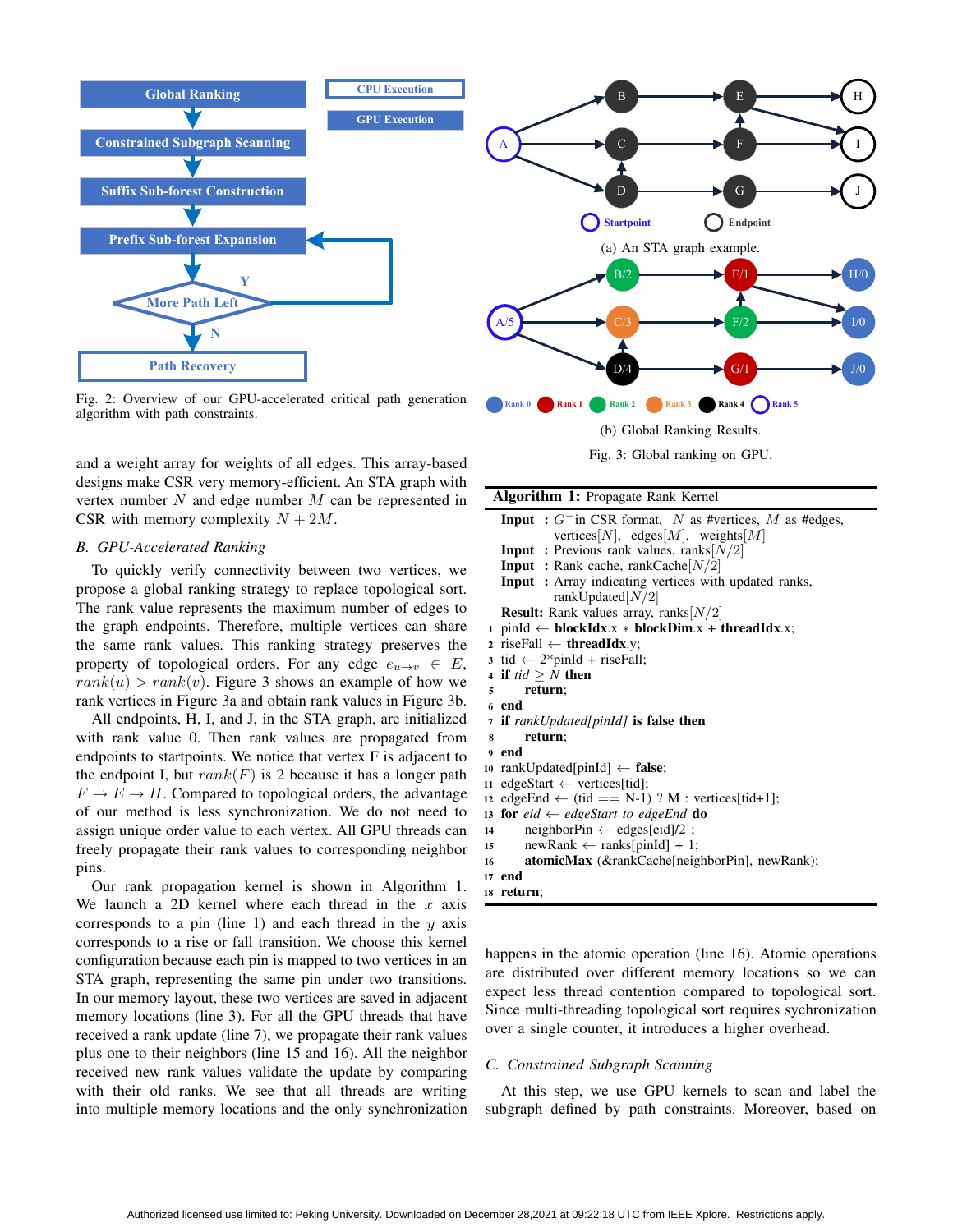connectivity to the sequence of pins in path constraints, different labels are assigned to vertices. All the labels are saved in a 1D array logicCone [N] for memory efficiency. Before we launch our kernel, we perform the following initialization. For each pair of consecutive pins  $u, v$  appear in the path constraints, the label of vertex associated with latter pin  $v$  is the rank value of the previous pin  $u$ . For instance, if  $-th$ rough u  $-fall$  through v appear in the constraints, where  $u, v$  already denote their pin indices, we have logicCone  $[2*v+1]$  = rank [u]. For the first pin in the constraints, we simply assign INT\_MAX as label.



Figure 4 shows the subgraph scanning results given the STA graph in Figure 3a and path constraints -through C -through E. To simply this example, we do not consider transitions. A pin is equivalent to a vertex in the graph. All labels are initialized with zeros. Vertices from endpoints up to the last through pin E (not including) get labels equal to the rank of last through pin. Therefore, H and J get label values 1. Vertices from E up to C (not including) get labels as  $rank(C) = 3$ . Vertices C and upwards get labels INT\_MAX. Vertices G and J are not connected to the last through pin, so their labels remain 0.

We scan the STA graph with the subgraph scanning kernel shown in Algorithm 2. The idea of this subgraph scanning kernel is to propagate labels until the label value exceeds the rank value of the neighbor pin. We launch this kernel with 1D configuration. Each thread is assigned with a vertex in the STA graph (line 1). For the vertex that has recently received a label update (line 5), propagate the same label value to its neighbors (16). The propagation stops when the label exceeds the rank value of the neighbor pin (line 15). Since there are no read-after-write operations, no atomic operations are required. The subgraph can be quickly scanned and labeled. All the non-zero entries define the size of our constrained subgraph.

## *D. Critical Path Filtering and Searching*

The goal of this step is to identify all critical paths satisfying the constraints and order them based on their criticality. After the preprocessing steps in the previous sections, we can quickly filter paths that fail to satisfy the path constraints. We only have to integrate our filters with the path generation process. Our critical path generation relies on two complementary data structures, suffix forest, and prefix forest. Since both of

#### Algorithm 2: Scan Subgraph Kernel

- **Input** :  $G^{-}$  in CSR format, N as #vertices, M as #edges, vertices[N], edges[M], weights[M]
- **Input** : Rank values, ranks $[N/2]$
- Input : Previous label values, logicCone[N]
- Input : Label cache, logicConeCache[N]
- Input : Array indicating vertices with updated labels, labelUpdated $[N]$

**Result:** Label array,  $logicCone[N]$ 

1 tid ← blockIdx.x \* blockDim.x + threadIdx.x;

- 2 if  $tid \geq N$  then
- <sup>3</sup> return;
- <sup>4</sup> end
- <sup>5</sup> if *labelUpdated[tid]* is false then
- <sup>6</sup> return;
- <sup>7</sup> end
- 8 prevRank  $\leftarrow$  logicCone[tid];
- <sup>9</sup> labelUpdated[pinId] ← false;
- 10 edgeStart  $\leftarrow$  vertices[tid];
- 11 edgeEnd  $\leftarrow$  (tid == N-1) ? M : vertices[tid+1];
- 12 for  $eid \leftarrow edgeStart$  to edgeEnd **do**
- 13 neighbor  $\leftarrow$  edges[eid];
- 14 neighborPin  $\leftarrow$  neighbor/2 ;
- <sup>15</sup> if *ranks[neighborPin]* < *prevRank* then
- <sup>16</sup> logicConeCache[neighbor] ← prevRank;
- $17$  end <sup>18</sup> end
- <sup>19</sup> return;

the forests are constructed within the constrained subgraph, we denote them as suffix sub-forest and prefix sub-forest. As shown in Figure 2, the suffix sub-forest is fully built for once. Then we iteratively grow prefix sub-forest until we reach the maximum number of paths required or no more paths can be explored. In the following sections, we first explain a key definition in our path generation algorithm. Then we show how each sub-forest is constructed in details.

*1) Implicit Path Representation:* We leverage the idea of implicit path representation [4] for efficient memory usage on GPU. Each path is separated into two complementary parts, a prefix, and a suffix. For a single endpoint, all suffix information are saved in a suffix tree. The suffix tree is simply the shortest path tree. The prefix tree, on the other hand, contains all edges not in the suffix tree. These edges are also defined as *deviation edges*. In the prefix tree, each tree node is a deviation edge and it implicitly represents a path. For instance, Figure 5 shows how path  $\lt e_3$ ,  $e_8$ ,  $e_{11}$ ,  $e_{14}$   $\gt$  can be implicitly represented by the tree node  $e_{11}$  in the prefix tree. Since  $e_{11}$  has no parents, it means  $e_{11}$  is the only deviation edge in the path. By complementing with edges from the suffix tree ( $e_3$ ,  $e_8$ , and  $e_{11}$ ), we can obtain the full path trace. Readers can refer to [4] for more details on suffix-prefix representation.

*2) Suffix Sub-forest Construction:* The state-of-the-art algorithm [4] constructs individual pair of suffix trees and prefix trees with respect to each endpoint. However, the constrained subgraph often contains multiple endpoints. Such individual tree construction wastes both runtime and memory because it is common for these endpoints to share logic cones. Therefore,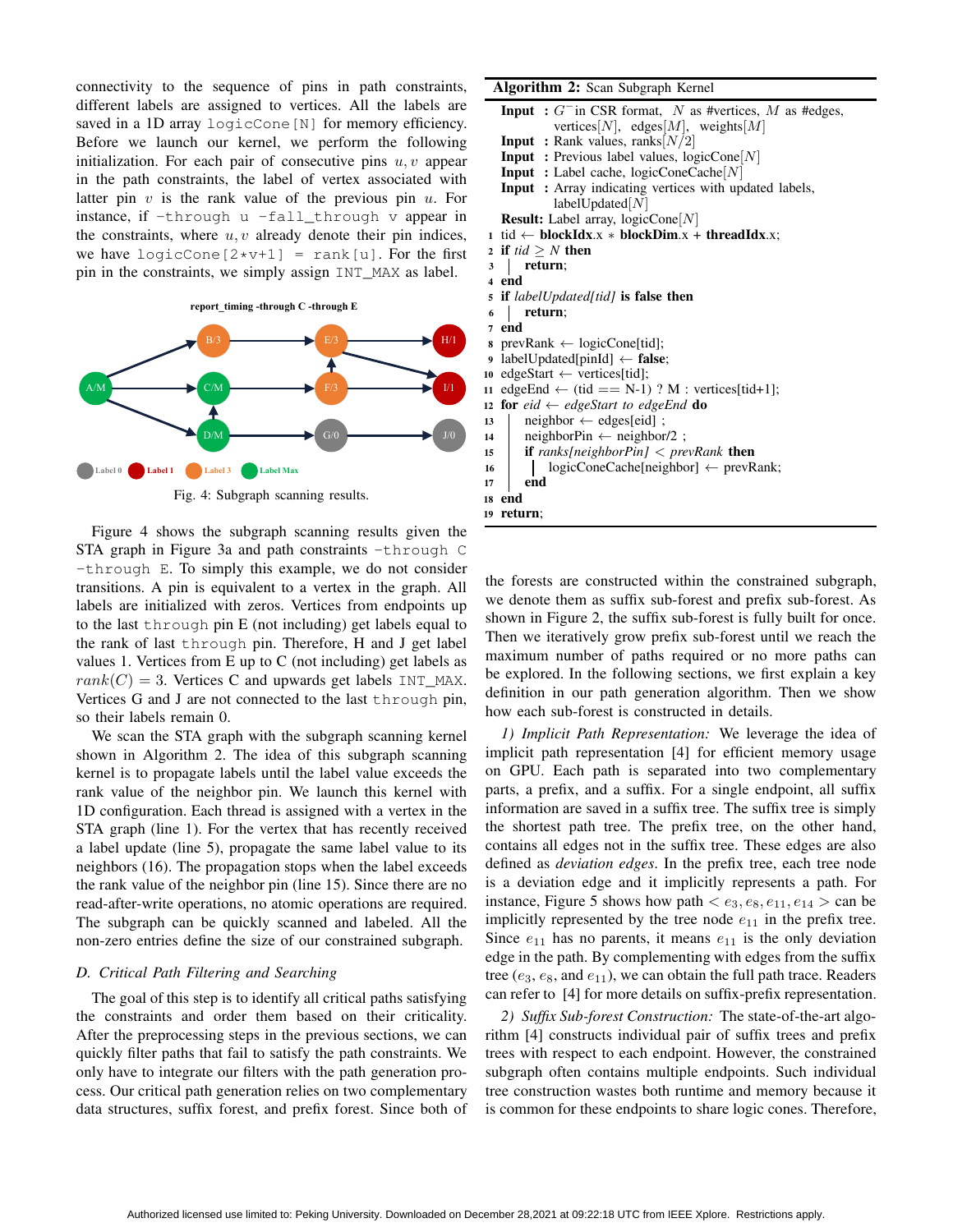

Fig. 5: Example of implicit path representation [4].

we introduce the notion of suffix sub-forest by unifying all suffix tree at different endpoints. To make sure all path suffix follow the constraints as well, we use the following filtering rules when we traverse each fan-in edge. For each fan-in edge  $e_{u\to v}$ ,

$$
label(u) = label(v) \text{ or } rank(\lfloor u/2 \rfloor) = label(v)
$$

The first assertion checks if the neighbor vertex  $u$  share the same label as v. This assertion verifies if edge  $e_{u\rightarrow v}$  stays in the same region. The second assertion verifies if the neighbor vertex  $u$  is the boundary to the previous region. Passing either one of the assertions suggests edge  $e_{u\rightarrow v}$  is permissible under constraints. Besides, a non-zero label proves that the vertex is in the constrained subgraph.



Fig. 6: Assume two additional edges exist which do not affect the ranking and scanning results. Apply the filtering rules.

Given the same STA graph and path constraints from Figure 4, we assume there are two additional edges  $e_{D\rightarrow I}, e_{D\rightarrow F}$ which do not affect ranking and scanning results. We use Figure 6 to demonstrate our filtering rules. First vertices G and J can be removed because they are labeled as 0. Then for each of the additional edges, we apply the filtering rules. For fan-in edge  $e_{D\rightarrow I}$ ,  $label(D) \neq label(I)$  means they are not in the same region. We check the other rule:  $rank(D) \neq label(I)$ suggests that D is not the boundary vertex before I. By looking at the diagram, we know that the only boundary vertex before I is E. Therefore, edge  $e_{D\rightarrow I}$  has to be filtered. Apply same rules again to  $e_{D\to F}$ , we have  $label(D) \neq label(F)$  and  $rank(D) \neq label(F)$ , so  $e_{D\rightarrow F}$  has to be filtered as well. Both edges do not belong to the constrained subgraph because they fail the filtering rules.

Since the filtering rules have been established, we enforce these rules in our distance relaxation kernel. The main body

of the kernel is very similar to the rank propagation kernel showed in Algorithm 1 except that we are propagating minimum distance instead of maximum ranks. Before the distance relaxation kernel launches, we initialize distances of all endpoints with the required arrival time. Inside the kernel, all vertices propagate their latest distances plus edge weights to neighbors. Whenever a new neighbor is explored, we verify the neighbor with the filtering rules. Since multiple threads may read and write to the same memory location, we use atomic operations to synchronize. The kernel terminates until no more distance relaxation is possible. The fan-in edge that contributes to the latest relaxation is saved as an edge in the suffix sub-forest. Since we allow multiple threads to perform updates concurrently, the suffix sub-forest can be constructed efficiently.

TABLE I: Data field of *deviation edge*

| Field       | <b>Definition</b>                    |  |  |
|-------------|--------------------------------------|--|--|
| level       | deviation level number               |  |  |
| from        | deviation starting point             |  |  |
| t.o         | deviation ending point               |  |  |
| parent      | parent index from previous level     |  |  |
| childOffset | row offset of children in next level |  |  |
| slack       | critical path slack value            |  |  |

*3) Prefix Sub-forest Expansion:* After suffix sub-forest is constructed, we explore new critical paths by expanding prefix sub-forest iteratively. In the implicit path representation, we use *deviation level* (or just level) to denote the number of deviation edges in the full path trace. In our algorithm, we expand all critical paths in the same level at each iteration. These critical paths in the same level are maintained in an 1D array. Table I shows an overview of data fields for each deviation edge entry in the array. To set up the connection between adjacent levels, we use parent to trace back to parent entry in the previous level. Field childOffset act as a pointer to child paths in the next level.

In each iteration, we facilitate the deviation level expansion by multiple GPU kernels. In all GPU kernels, the filtering rules are still enforced. We use identical filtering rules for each fanout edge  $e_{u\rightarrow v}$ .

The first GPU kernel we launch is the offset calculation kernel. The goal of this kernel is to set up the childOffset field. Each thread is assigned to a deviation edge in the current level. By traversing along the path represented by this deviation edge, the thread can calculate the number of child paths by accumulating a deviation counter at each vertex. A prefix-sum kernel is immediately followed so that the count of child paths is turned into the correct offset. After the prefixsum is complete, childOffset of the last entry is the size of the next deviation level. We use this size to allocate space for the next deviation level.

When the allocation completes, we launch our second kernel which fills data into data fields of the next deviation level. Details of this kernel are shown in Algorithm 3. Similar to the first kernel, we dispatch each thread a deviation edge at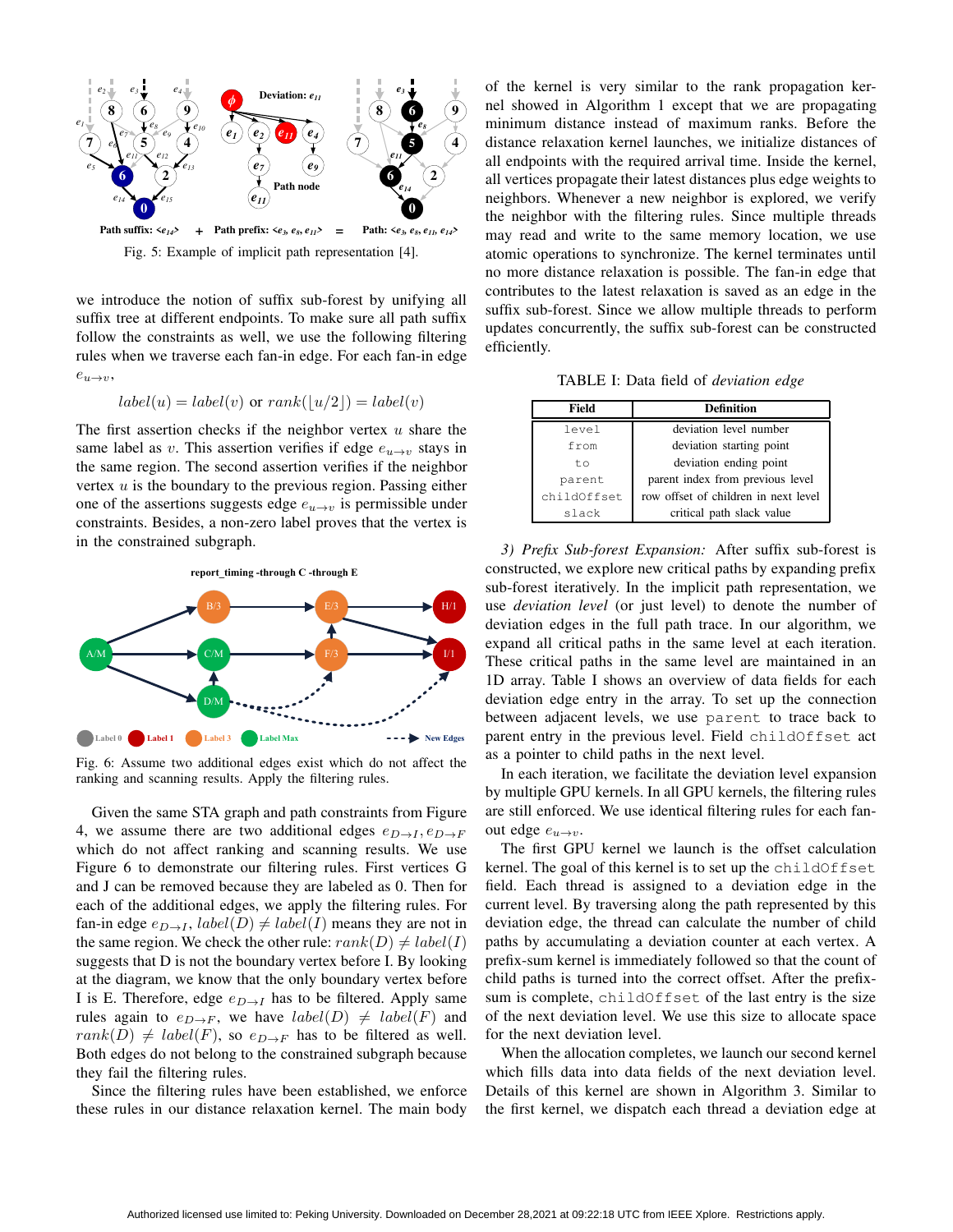#### Algorithm 3: Expand Prefix Sub-Forest Kernel

**Input** :  $G^+$  in CSR format, N as #vertices, M as #edges, vertices[N], edges[M], weights[M] Input : Rank array, rank[N/2] Input : Label array, logicCone[N] **Input** : Suffix sub-forest, forest[N] as edge array, distances $[N]$  as distance array Input : currLevel as current deviation level Input : levelSize as the number of entries in current deviation level Result: Explore critical path candidates in next level 1 tid ← blockIdx.x \* blockDim.x + threadIdx.x; 2 if  $tid \geq levelSize$  then <sup>3</sup> return; <sup>4</sup> end 5 offset  $\leftarrow$  (tid == 0) ? 0 : currLevel[tid-1].childOffset; 6 level  $\leftarrow$  currLevel[tid].level; 7 slack  $\leftarrow$  currLevel[tid].slack;  $8 \text{ v} \leftarrow \text{currLevel}[\text{tid}].\text{to};$ <sup>9</sup> while *v* is not *endpoint* do  $10$  pinId  $\leftarrow$  v/2; 11 prevRank  $\leftarrow$  logicCone[v]; <sup>12</sup> edgeStart ← vertices[v]; 13 edgeEnd  $\leftarrow$  (v == N-1) ? M : vertices[v+1]; 14 **for**  $eid \leftarrow edgeStart$  to edgeEnd **do** 15 | neighbor  $\leftarrow$  edges[eid]; 16 neighborPin  $\leftarrow$  neighbor/2; <sup>17</sup> if *logicCone[neighbor]* > *0* and *(logicCone[neighbor]* == *prevRank* or *ranks[pinId]* == *logicCone[neighbor])* then 18 weight  $\leftarrow$  weights[eid]; <sup>19</sup> if *eid* is *deviation edge* then 20  $\begin{vmatrix} 2 & 1 \\ 2 & 2 \end{vmatrix}$   $\begin{vmatrix} 2 & 3 \\ 3 & 2 \end{vmatrix}$   $\begin{vmatrix} 2 & 3 \\ 3 & 2 \end{vmatrix}$   $\begin{vmatrix} 2 & 3 \\ 3 & 2 \end{vmatrix}$   $\begin{vmatrix} 2 & 3 \\ 3 & 2 \end{vmatrix}$   $\begin{vmatrix} 2 & 3 \\ 3 & 2 \end{vmatrix}$   $\begin{vmatrix} 2 & 3 \\ 3 & 2 \end{vmatrix}$   $\begin{vmatrix} 2 & 3 \\ 3 & 2 \end{vmatrix}$   $\begin{vmatrix} 2 &$ newPath ← nextLevel[offset]; 22 | | | newPath.level  $\leftarrow$  level+1;  $23$  | | | | newPath.from  $\leftarrow$  v; 24 | | | newPath.to  $\leftarrow$  neighbor; 25  $\vert$   $\vert$  newPath.parent  $\leftarrow$  tid; 26 | | | newPath.childOffset  $\leftarrow 0$ ;  $27$  | | newPath.slack  $\leftarrow$  slack + distances[neighbor] + weight distances[v];  $28$  | | | offset  $\leftarrow$  offset + 1; 29 | | | end <sup>30</sup> end <sup>31</sup> end  $32$  /\* Traverse along the suffix sub-forest \*/  $33 \quad v = \text{forest}[v];$ <sup>34</sup> end <sup>35</sup> return;

the current level (line 1). The thread continues to search for deviations starting from the place left off by the parent (line 8). For each vertex along the current path (line 9 and 33), we iterate through all the neighbors (line 14). For neighbors not in the constrained subgraph or associated fan-out edge failing filtering rules (line 17), we ignore these neighbors. For neighbors not belonging to the suffix sub-forest (line 19) and passed the filtering rule, we fill in the child deviation information (line 21-28). This expansion kernel can operate in high throughput, because each thread writes into disjoint

memory locations and workload is balanced between threads.

With the help of filtering rules, all generated critical paths satisfy the path constraints. However, we may expand more paths than necessary and we need to order these paths based on slack. We choose to perform an indirect sort and compress the newly expanded level.

We continue this iteration of expansion until the desired number of critical paths are collected or no more paths are available. We merge the critical path candidates from all deviation levels and perform path recovery to obtain the final report. An example of path recovery is shown in Figure 6. For each critical path represented as a deviation edge, we first use parent to collect all deviation edges along the path. Then we combine the deviations edges with complementary edges in the suffix sub-forest to obtain the full path trace.

# V. EXPERIMENTAL RESULTS

In this section, we demonstrate that our GPU-accelerated critical path generation algorithm can report critical paths with constraints at a promising speed. We conduct our experiments on a 64-bit Ubuntu Linux machine with one GeForce RTX 2080 GPU and one 2GHz Intel Xeon Gold 6138 CPU core. For CUDA compilation, we use CUDA NVCC 11.0 device compiler and GNU GCC 8.3.0 host compiler. In addition to CUDA, we implement our algorithm using *SYCL* with Intel oneAPI DPC++ compiler (clang++  $v13$ ) [14] to study the advantage of *single-source* parallelism. SYCL has emerged as an important tool to program heterogeneous parallelism using completely standard C++ [15]. Unlike CUDA, SYCL allows programmers to write single-source C++ that offloads kernels to any SYCL or OpenCL devices, such as CPUs, GPUs, and FPGAs. This design enables a unified programming environment for EDA workloads to incorporate new heterogeneous parallelism without wrangling with different codebases. For both implementations, we enable optimization flag  $-02$  and C++17 standard  $-$ std=c++17. We use  $512\times1$  threads per block for 1D kernel configuration and  $256\times2$  threads per block for 2D kernel configuration.

## *A. Baseline*

We choose the state-of-the-art critical path generation algorithm with path constraints [4], [11] as our baseline. To the best knowledge of the authors, the baseline has the best time complexity and practical efficiency; also, it has been implemented in the open-sourced STA tool, OpenTimer, as its core path generation algorithm [16], [17], [18]. We evaluate our algorithm on real designs generated by an industrial standard timer [12]. We collect common pin patterns appearing in a full timing report and randomly select common patterns as path constraints. As shown in [11], using one CPU core is faster enough in most cases due to constrained search space, and increasing the number of CPU cores does not provide much performance benefit. We compare our GPU algorithm with the baseline on one CPU core. We report the entire runtime instead of specific steps because majority of the time is spent on suffix and prefix forests construction.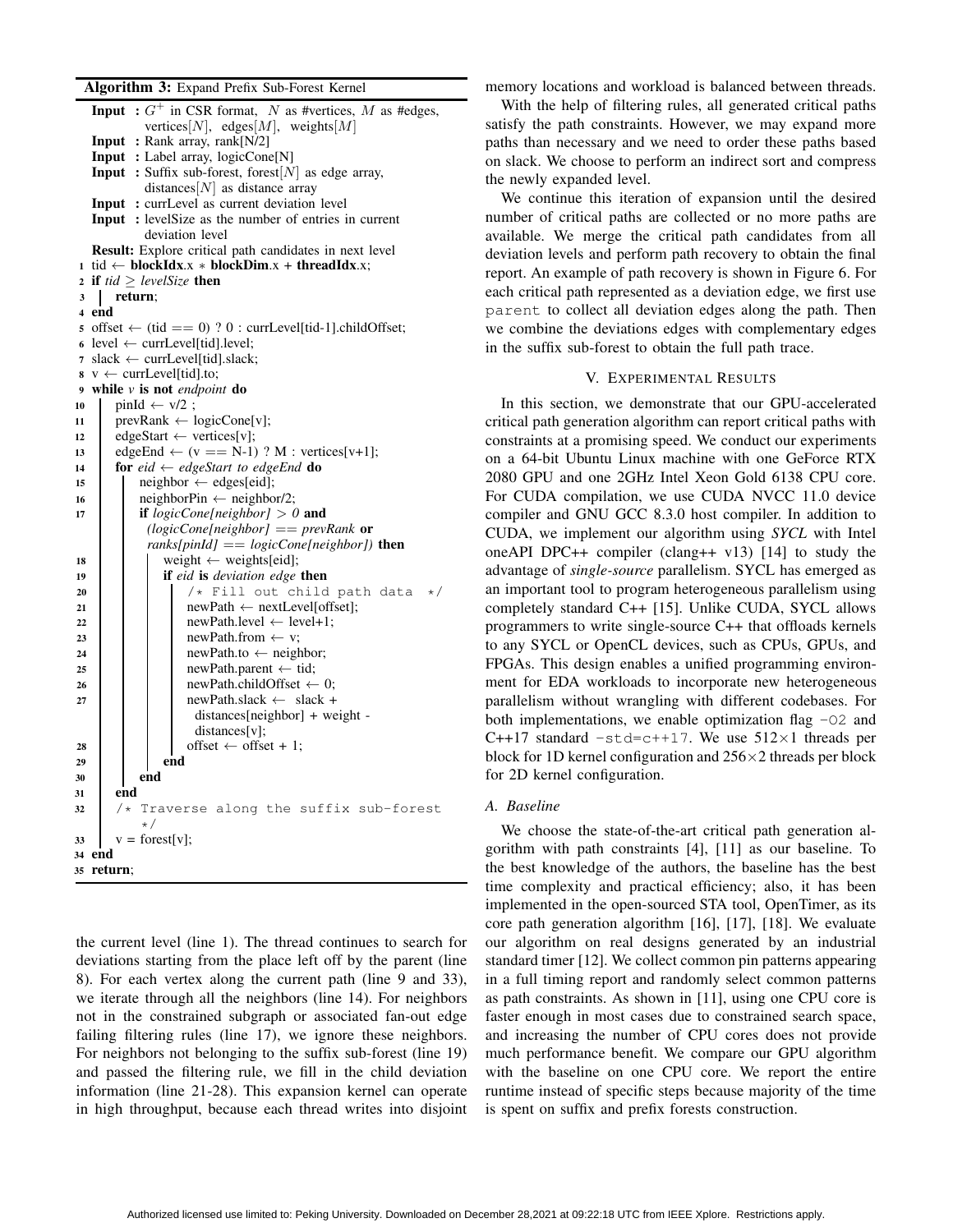| <b>Benchmark</b> | #Pins<br>#Gates | #Nets   | #Arcs   | #k      | OpenTimer | <b>CUDA PBA</b><br>$(1$ GPU) |                    | <b>SYCL PBA</b><br>$(1$ GPU) |                    |          |
|------------------|-----------------|---------|---------|---------|-----------|------------------------------|--------------------|------------------------------|--------------------|----------|
|                  |                 |         |         |         |           | Runtime                      | Runtime            | Speed-up                     | Runtime            | Speed-up |
| leon2            | 4328255         | 1616399 | 1616984 | 7984262 | 10K       | 2460260ms                    | 45839ms            | 53.7                         | 44111ms            | 55.8     |
| leon3mp          | 3376821         | 1247725 | 1247979 | 6277562 | 10K       | 2391060ms                    | 23498ms            | 102                          | 23220ms            | 103      |
| netcard          | 3999714         | 1496719 | 1498555 | 7404006 | 5K        | 132654ms                     | 31254ms            | 4.24                         | 27830ms            | 4.77     |
| b19_iccad        | 782914          | 255278  | 255300  | 1576198 | 5K        | 180220ms                     | 6993ms             | 25.8                         | 6538ms             | 27.6     |
| vga_lcd          | 397809          | 139529  | 139635  | 756631  | 1K        | 40019ms                      | 1997 <sub>ms</sub> | 20.0                         | 2150 <sub>ms</sub> | 18.6     |
| vga lcd iccad    | 679258          | 259067  | 259152  | 1243041 | 1K        | 44792ms                      | 3701ms             | 12.1                         | 3732ms             | 12.0     |
| des_perf_ispd    | 371587          | 138878  | 139112  | 697145  | 1K        | 53110ms                      | 2073ms             | 25.6                         | 2381ms             | 22.3     |
| edit_dist_ispd   | 416609          | 147650  | 150212  | 799167  | 1K        | 63448ms                      | 3271ms             | 19.4                         | 3114ms             | 20.4     |
| mgc edit dist    | 450354          | 161692  | 164254  | 852615  | 1K        | 103600ms                     | 3766ms             | 27.5                         | 3706ms             | 27.9     |
| mgc_matric_mult  | 492568          | 171282  | 174484  | 948154  | 1Κ        | 14071ms                      | 3311ms             | 4.25                         | 3247ms             | 4.33     |

TABLE II: Runtime performance (ms) comparison between OpenTimer and our critical path generation algorithm



Fig. 7: Runtime comparison between OpenTimer [11] and our algorithm on different sizes of constrained subgraphs

## *B. Runtime Performance*

Our algorithm can quickly generate critical paths that satisfy path constraints. Table II shows an overview of our experiments. We use OpenTimer and our algorithm to generate arbitrary numbers  $(k = 10K, 5K, 1K)$  of critical paths on different designs. We first verify that full path traces in both timing reports are identical. Given identical reports, we compare runtime performance of OpenTimer with both CUDA and SYCL versions of our algorithm on one GPU. We see that CUDA and SYCL implementations have similar performance. Both of them have a clear runtime advantage over the baseline. We can observe a significant speed-up on million-gate designs. For instance, we achieve  $53.7\times$  speed-up on leon2 of 1.6M gates and  $102 \times$  speed-up on leon3mp of 1.2M gates. The performance benefit of our algorithm for medium-size designs is also pronounced. We obtain  $12-28\times$  speed-ups on designs vga\_lcd, vga\_lcd\_iccad, des\_perf\_ispd, edit\_dist\_ispd, and mgc\_edit\_dist. For some designs, the performance benefit of our algorithm is limited to

the search space that constrains data parallelism. For instance, we achieve  $4.24 \times$  speed-up on netcard and  $4.25 \times$  speedup on mgc\_matric\_mult over the baseline, which are less than an order of magnitude. In these designs, critical paths are generated within a very constrained subgraph with size less than  $10K$ . A more detailed analysis is given in the next section. As for memory usage, our algorithm overcomes the GPU capacity challenge by using highly compact data structures such as CSR graph format and implicit path representation. In each design in Table II, our algorithm can run PBA for over 1 million crtical paths without any constraints on GPU with 10GB memory.

## *C. Runtime vs Search Space*

In this section, we will demonstrate how the constrained subgraph size, or the *search space*, impacts the runtime of our algorithm on GPU. We run Open-Timer and our algorithm on designs leon2, leon3mp, netcard, b19\_iccad, vga\_lcd, vga\_lcd\_iccad, des\_perf\_ispd, and edit\_dist\_ispd under different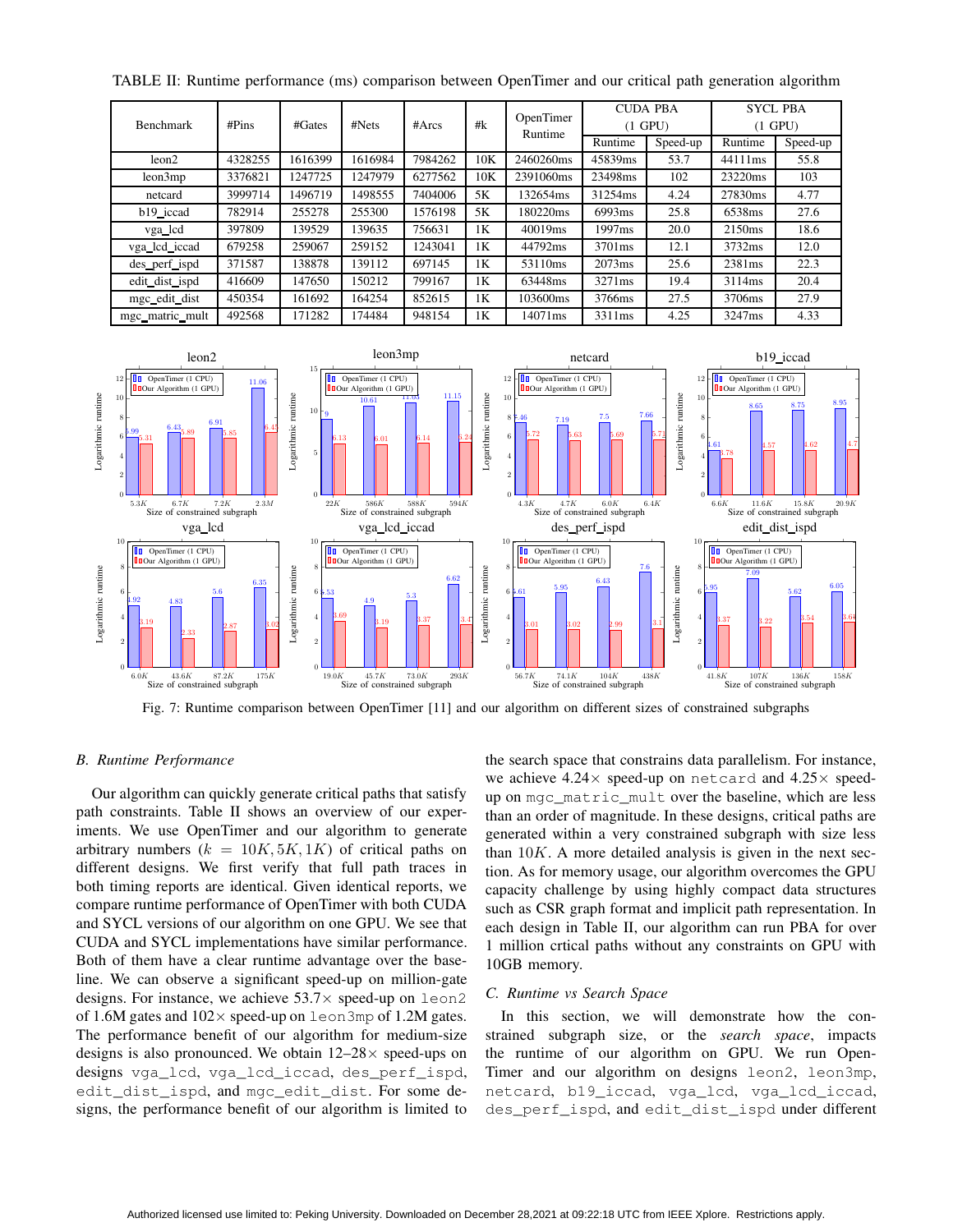path constraints. These path constraints define different constrained subgraphs. We use the number of pins in a constrained subgraph to denote the size. Figure 7 shows the logarithmic runtime of OpenTimer and our algorithm under various sizes of constrained subgraphs. We see that our algorithm is generally faster than OpenTimer at different sizes ranging from  $4.3K$  to  $2.3M$ . We can observe that our algorithm has a clear advantage over OpenTimer on a larger constrained subgraph. For example, in leon2, the runtime performance between OpenTimer and our algorithm is quite close at constrained subgraph sizes  $5.3K, 6.7K,$  and  $7.2K$ . However, at size  $2.3M$ , there is a 4.61 logarithmic runtime difference between our algorithm and OpenTimer, which suggests a  $100.5\times$  speedup. Similar patterns show up in other designs as well. In leon3mp, there is only a 2.87 logarithmic runtime difference at size  $22K$ . At larger sizes  $586K$ ,  $588K$ , and  $594K$ , the differences increase to 4.60–4.91, which suggests almost  $100 \times$ speed-up. In netcard, because all constrained subgraphs have sizes below  $10K$ , the speed-up of our algorithm is minimal. This is expected because, in a highly constrained subgraph, our algorithm does not benefit from much data parallelism for performance improvement.

## *D. Performance Portability of SYCL Implementation*



Fig. 8: Logarithmic runtime comparison between OpenTimer and our algorithm on CPU

In this section, we study the performance portability of the SYCL-based implementation. Unlike CUDA, SYCL allows the same C++ code to switch between different SYCL devices in no need of separate codebases. For instance, by changing the SYCL device from GPU to CPU, we can execute our algorithm on CPU with the same SYCL source code. This gives us an insight into how a *data-driven* implementation performs on a CPU architecture that can benefit from modern SIMD/vector parallelism. Figure 8 compares the performance between our SYCL implementation and OpenTimer using one CPU under different constrained subgraphs in leon3mp. For constrained subgraph sizes from  $586K$  to  $601K$ , the average logarithmic runtime difference is 0.95; in other words, the same GPU algorithm that runs on CPU has  $2.59\times$  overall speed-up over OpenTimer. This result is quite impressive, because it shows that our data-driven algorithm can outperform the state-of-theart graph-driven algorithm on CPU, when the search space becomes large.



Fig. 9: Logarithmic runtime comparison between OpenTimer and our algorithm on CPU

However, for small search space where data parallelism is limited, this advantage on CPU is not clear. Figure 9 demonstrates this runtime behaviour on benchmark leon2. Our leon2 benchmark contains a mixture of constrained subgraphs, ranging from very small  $6.7K$  to very large  $2.37M$ . We can observe that the size of constrained subgraph affects very little on our SYCL-based implementation on CPU. This is expected because our path filtering strategy is dataoriented. We use array-based filters for constraints satisfaction. The number of iterations for kernel update does not change much for different filters, because we always need data to propagate from endpoint to startpoint. The advantage of this property is that our algorithm's performance is resilient to larger subgraphs, not to mention that we have very high parallelization benefit on GPU. Also, we believe our algorithm can meet practical needs, because optimization flows often request timing report on large constrained subgraph, specially in modern circuit designs. The takeaway here is that our result encourages a new thinking of data-parallel approaches to design critical timing workloads. We believe the modern SYCL programming model can largely facilitate this process given its unique approach to heterogeneous computing using unified single-source C++ programming.

#### VI. ACKNOWLEDGEMENTS

The project is supported by the NSF grant CCF-2126672.

#### VII. CONCLUSION

To conclude, in this paper, we have introduced a novel GPUaccelerated critical path generation algorithm considering path constraints. We have developed efficient path filters and fast path generation strategy to utilize the throughput advantage of GPU. We have also implemented our algorithm in singlesource C++ by using SYCL. It allows us to quickly migrate between different environments. Experiments show that our algorithm achieves  $102 \times$  speed-up with one GPU on a 1.6Mgate design over the baseline timer. Our algorithm also has high performance portability on large constrained subgraph. Our algorithm can achieve  $2.59 \times$  speed-up by running entirely on CPU. In future work, we will handle incremental path constraints with a caching framework. Our algorithm will also consider MCMM scenarios by taking advantage of multiple GPUs based on the framework of [19].